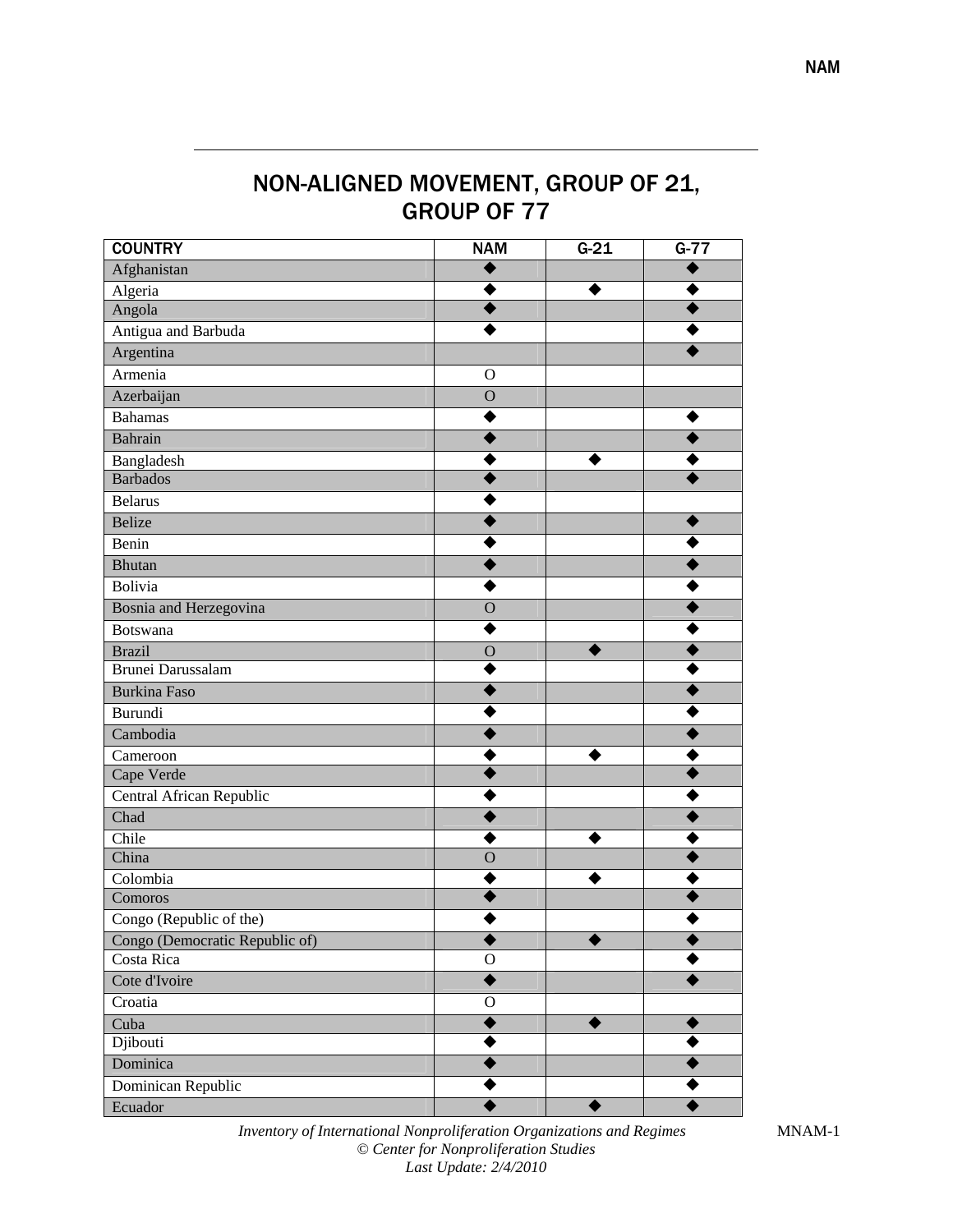| Egypt                                   |                |  |
|-----------------------------------------|----------------|--|
| El Salvador                             | $\overline{O}$ |  |
| <b>Equatorial Guinea</b>                |                |  |
|                                         |                |  |
| Eritrea                                 |                |  |
| Ethiopia                                |                |  |
| Fiji                                    |                |  |
| Gabon                                   |                |  |
| Gambia                                  |                |  |
| Ghana                                   |                |  |
| Grenada                                 |                |  |
| Guatemala                               |                |  |
| Guinea                                  |                |  |
| Guinea-Bissau                           |                |  |
| Guyana                                  |                |  |
| Haiti                                   |                |  |
| <b>Holy See</b>                         | $\Omega$       |  |
| Honduras                                |                |  |
| India                                   |                |  |
| Indonesia                               |                |  |
| Iran (Islamic Republic of)              |                |  |
| Iraq                                    |                |  |
| Jamaica                                 |                |  |
| Jordan                                  |                |  |
| Kazakhstan                              | О              |  |
| Kenya                                   |                |  |
| Korea (Democratic People's Republic of) |                |  |
| Kuwait                                  |                |  |
| Kyrgyzstan                              | $\overline{O}$ |  |
| Laos (People's Democratic Republic)     |                |  |
| Lebanon                                 |                |  |
| Lesotho                                 |                |  |
| Liberia                                 |                |  |
| Libyan Arab Jamahiriya                  |                |  |
|                                         |                |  |
| Madagascar                              |                |  |
| Malawi                                  |                |  |
| Malaysia<br>Maldives                    |                |  |
|                                         |                |  |
| Mali                                    |                |  |
| Marshall Islands                        |                |  |
| Mauritania                              |                |  |
| Mauritius                               |                |  |
| Mexico                                  | $\overline{O}$ |  |
| Micronesia (Federated States of)        |                |  |
| Mongolia                                |                |  |
| Montenegro                              | $\mathbf O$    |  |
| Morocco                                 |                |  |
| Mozambique                              |                |  |
| Myanmar                                 |                |  |
| Namibia                                 |                |  |

*Inventory of International Nonproliferation Organizations and Regimes © Center for Nonproliferation Studies Last Update: 2/4/2010* 

MNAM-2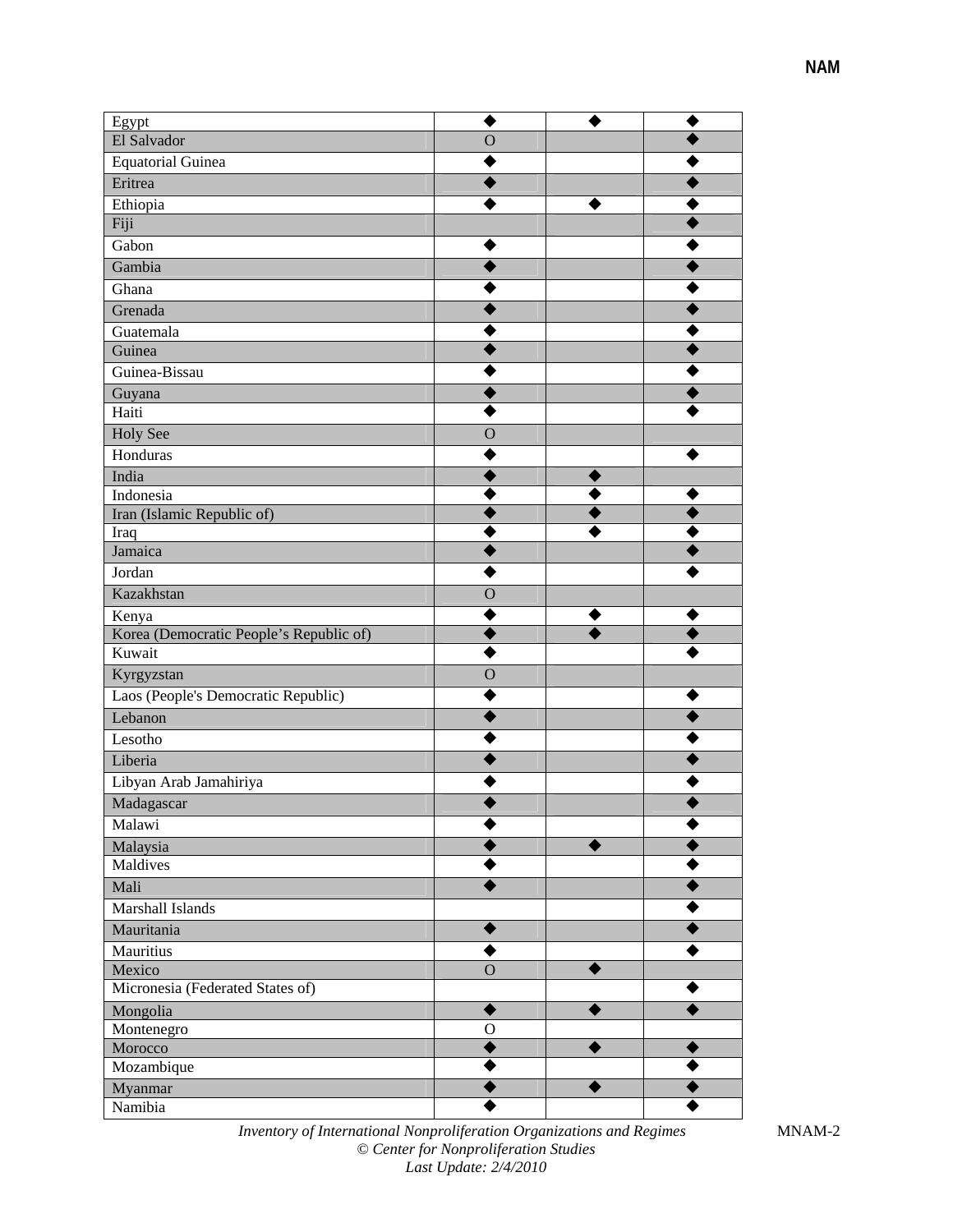| Nepal                            |                |  |
|----------------------------------|----------------|--|
| Nicaragua                        |                |  |
| Niger                            |                |  |
| Nigeria                          |                |  |
| Oman                             |                |  |
| Pakistan                         |                |  |
| Palestine                        |                |  |
| Panama                           |                |  |
| Papua New Guinea                 |                |  |
| Paraguay                         | O              |  |
| Peru                             |                |  |
| Philippines                      |                |  |
| Qatar                            |                |  |
| Rwanda                           |                |  |
| <b>Saint Kitts and Nevis</b>     |                |  |
| Saint Lucia                      |                |  |
| Saint Vincent and the Grenadines |                |  |
| Samoa                            |                |  |
| Sao Tome and Principe            |                |  |
| Saudi Arabia                     |                |  |
| Senegal                          |                |  |
| Serbia                           | О              |  |
| Seychelles                       |                |  |
| Sierra Leone                     |                |  |
|                                  |                |  |
| Singapore<br>Solomon Islands     |                |  |
|                                  |                |  |
| Somalia                          |                |  |
| South Africa                     |                |  |
| Sri Lanka<br>Sudan               |                |  |
| Suriname                         |                |  |
| Swaziland                        |                |  |
|                                  |                |  |
| Syrian Arab Republic             |                |  |
| Tajikistan<br>Thailand           | О              |  |
|                                  |                |  |
| Timor-Leste                      |                |  |
| Togo                             |                |  |
| Tonga                            |                |  |
| Trinidad and Tobago              |                |  |
| Tunisia                          |                |  |
| Turkmenistan                     |                |  |
| Uganda                           |                |  |
| Ukraine                          | $\overline{O}$ |  |
| <b>United Arab Emirates</b>      |                |  |
| United Republic of Tanzania      |                |  |
| Uruguay                          | O              |  |
| Uzbekistan                       |                |  |
| Vanuatu                          |                |  |

**NAM** 

*Inventory of International Nonproliferation Organizations and Regimes © Center for Nonproliferation Studies Last Update: 2/4/2010* 

MNAM-3